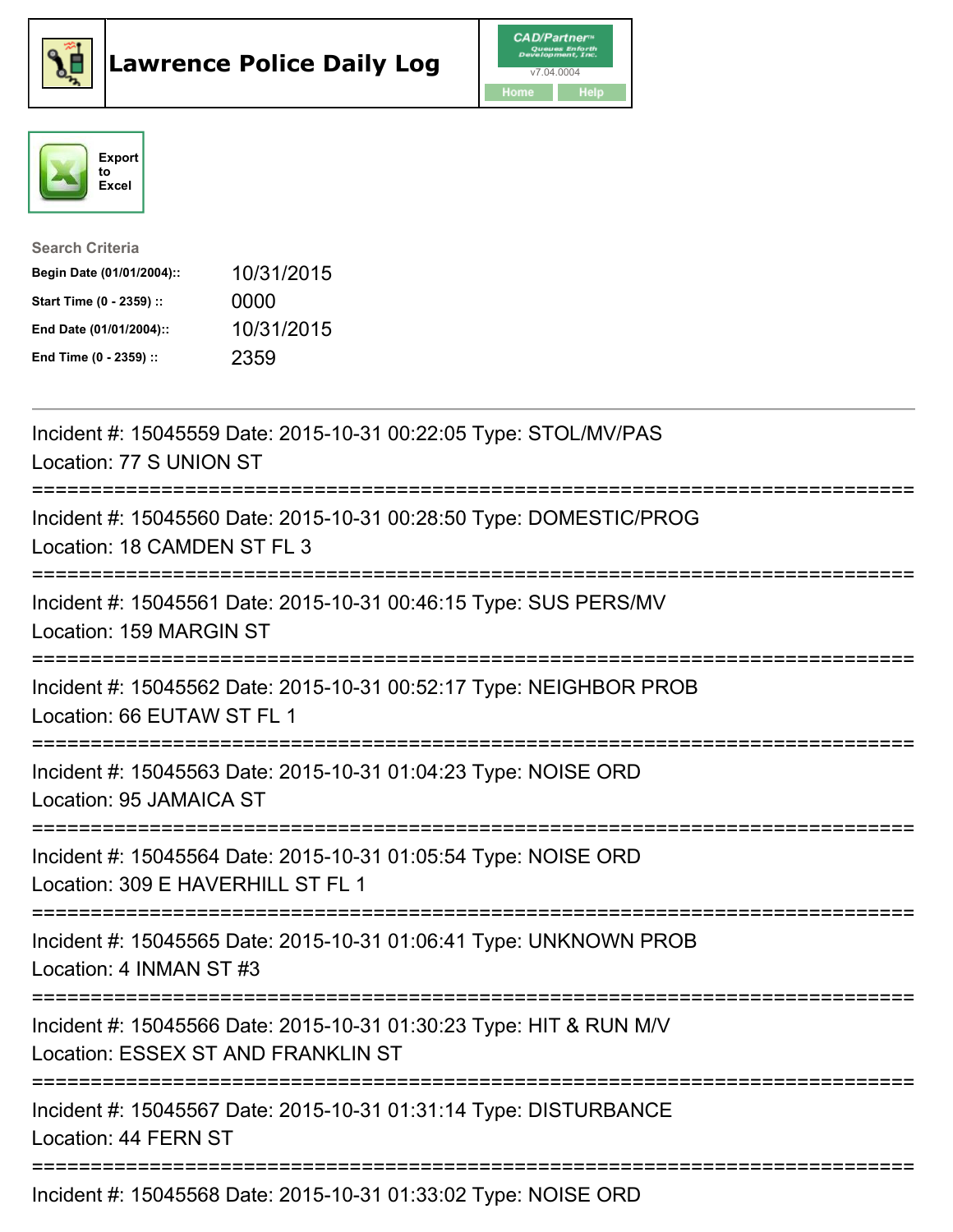Location: 73 JACKSON ST FL 3

| Incident #: 15045569 Date: 2015-10-31 01:35:16 Type: M/V STOP<br>Location: CHESTER ST & S BROADWAY           |
|--------------------------------------------------------------------------------------------------------------|
| Incident #: 15045570 Date: 2015-10-31 01:38:41 Type: AUTO ACC/NO PI<br>Location: MAKARENA / 130 COMMON ST    |
| Incident #: 15045571 Date: 2015-10-31 01:45:34 Type: DISTURBANCE<br>Location: 1 MILL ST                      |
| Incident #: 15045572 Date: 2015-10-31 01:46:45 Type: SUS PERS/MV<br>Location: 68 SALEM ST                    |
| Incident #: 15045573 Date: 2015-10-31 01:58:26 Type: M/V STOP<br>Location: GARDEN ST & JACKSON ST            |
| Incident #: 15045574 Date: 2015-10-31 02:11:55 Type: FIGHT<br>Location: XAVIERS NIGHTCLUB / 234 LAWRENCE ST  |
| Incident #: 15045575 Date: 2015-10-31 02:19:05 Type: SPECIAL CHECK<br>Location: 161 PARK ST                  |
| Incident #: 15045576 Date: 2015-10-31 02:21:19 Type: FIGHT<br>Location: 29 BENNINGTON ST                     |
| Incident #: 15045577 Date: 2015-10-31 02:25:29 Type: ALARMS<br>Location: DENTAL ARTS / 234 ESSEX ST          |
| Incident #: 15045578 Date: 2015-10-31 02:27:06 Type: DISORDERLY<br>Location: SAM'S FOOD STORE / 389 BROADWAY |
| Incident #: 15045579 Date: 2015-10-31 02:39:47 Type: DISORDERLY<br>Location: MCDONALDS / 599 ANDOVER ST      |
| Incident #: 15045580 Date: 2015-10-31 02:45:00 Type: AUTO ACC/PI<br>Location: BROADWAY & MANCHESTER ST       |
| Incident #: 15045581 Date: 2015-10-31 02:48:25 Type: NOISE ORD<br>Location: 570 S UNION ST #5                |
| Incident #: 15045582 Date: 2015-10-31 02:57:40 Type: DISORDERLY                                              |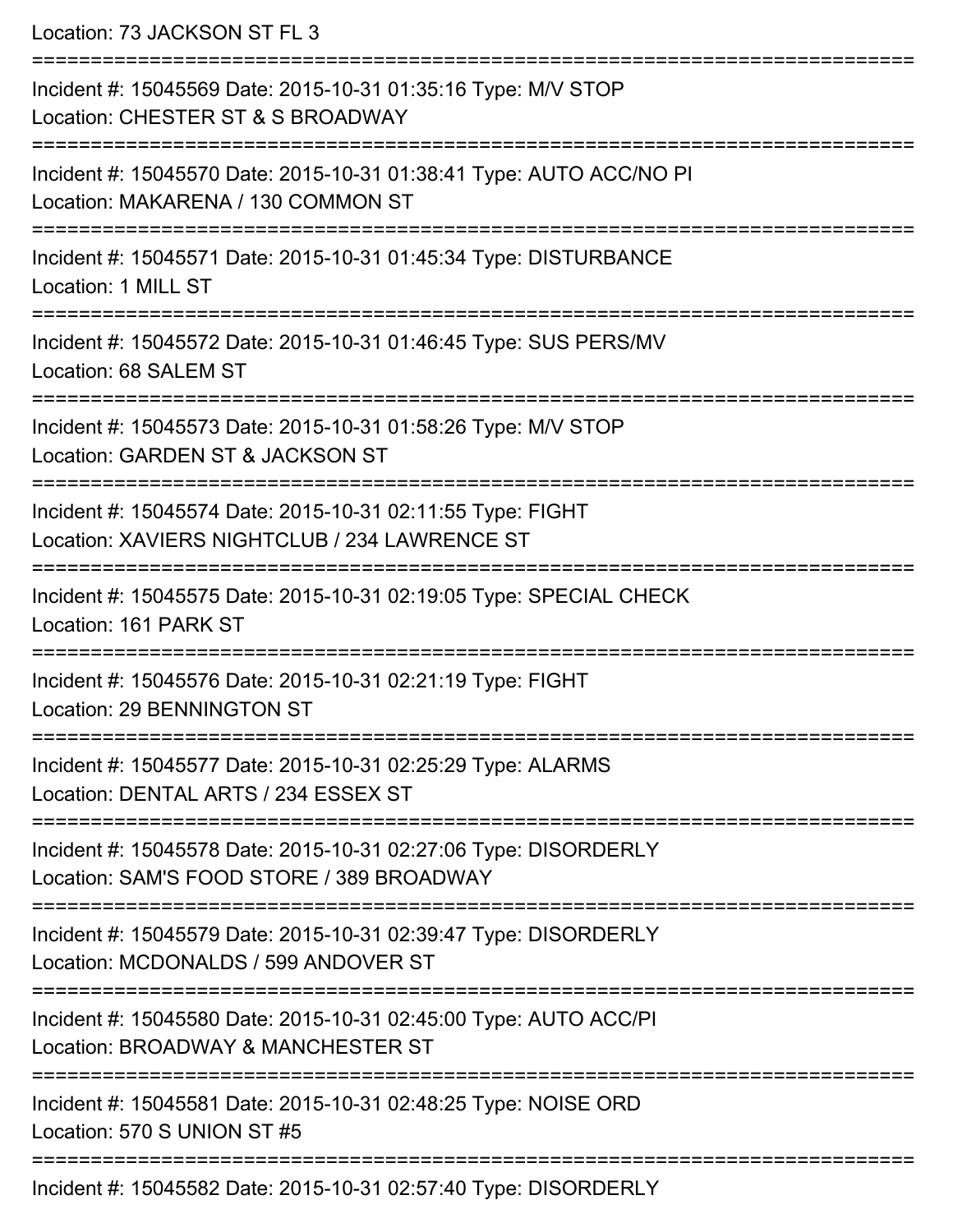| Incident #: 15045583 Date: 2015-10-31 03:07:38 Type: M/V STOP<br>Location: 309 PARK ST                   |
|----------------------------------------------------------------------------------------------------------|
| Incident #: 15045584 Date: 2015-10-31 03:09:48 Type: M/V STOP<br>Location: 18 PARK ST                    |
| Incident #: 15045585 Date: 2015-10-31 03:13:55 Type: FIGHT<br>Location: CONGRESS ST & MAGNOLIA ST        |
| Incident #: 15045586 Date: 2015-10-31 03:14:10 Type: M/V STOP<br>Location: S UNION ST & WINTHROP AV      |
| Incident #: 15045587 Date: 2015-10-31 03:14:58 Type: UNWANTEDGUEST<br>Location: 32 PARK ST               |
| Incident #: 15045588 Date: 2015-10-31 03:30:46 Type: MEDIC SUPPORT<br>Location: 6 SPRINGFIELD ST FL 1    |
| Incident #: 15045589 Date: 2015-10-31 03:35:31 Type: ALARMS<br>Location: BRITISH CLUB / 80 CAMBRIDGE ST  |
| Incident #: 15045590 Date: 2015-10-31 03:41:15 Type: MEDIC SUPPORT<br>Location: 38 CAMBRIDGE ST FL 2     |
| Incident #: 15045591 Date: 2015-10-31 03:49:50 Type: M/V STOP<br><b>Location: PROVIDENCE ST</b>          |
| Incident #: 15045592 Date: 2015-10-31 03:53:16 Type: DISTURBANCE<br>Location: AMESBURY ST & COMMON ST    |
| Incident #: 15045593 Date: 2015-10-31 03:58:28 Type: ALARMS<br>Location: HONEY DEW DONUTS / 342 BROADWAY |
| Incident #: 15045594 Date: 2015-10-31 04:06:22 Type: SPECIAL CHECK<br><b>Location: ESSEX ST</b>          |
| Incident #: 15045595 Date: 2015-10-31 04:13:13 Type: 209A/VIOLATION<br>Location: 77 OXFORD ST            |
| Incident #: 15045596 Date: 2015-10-31 04:21:54 Type: ALARMS                                              |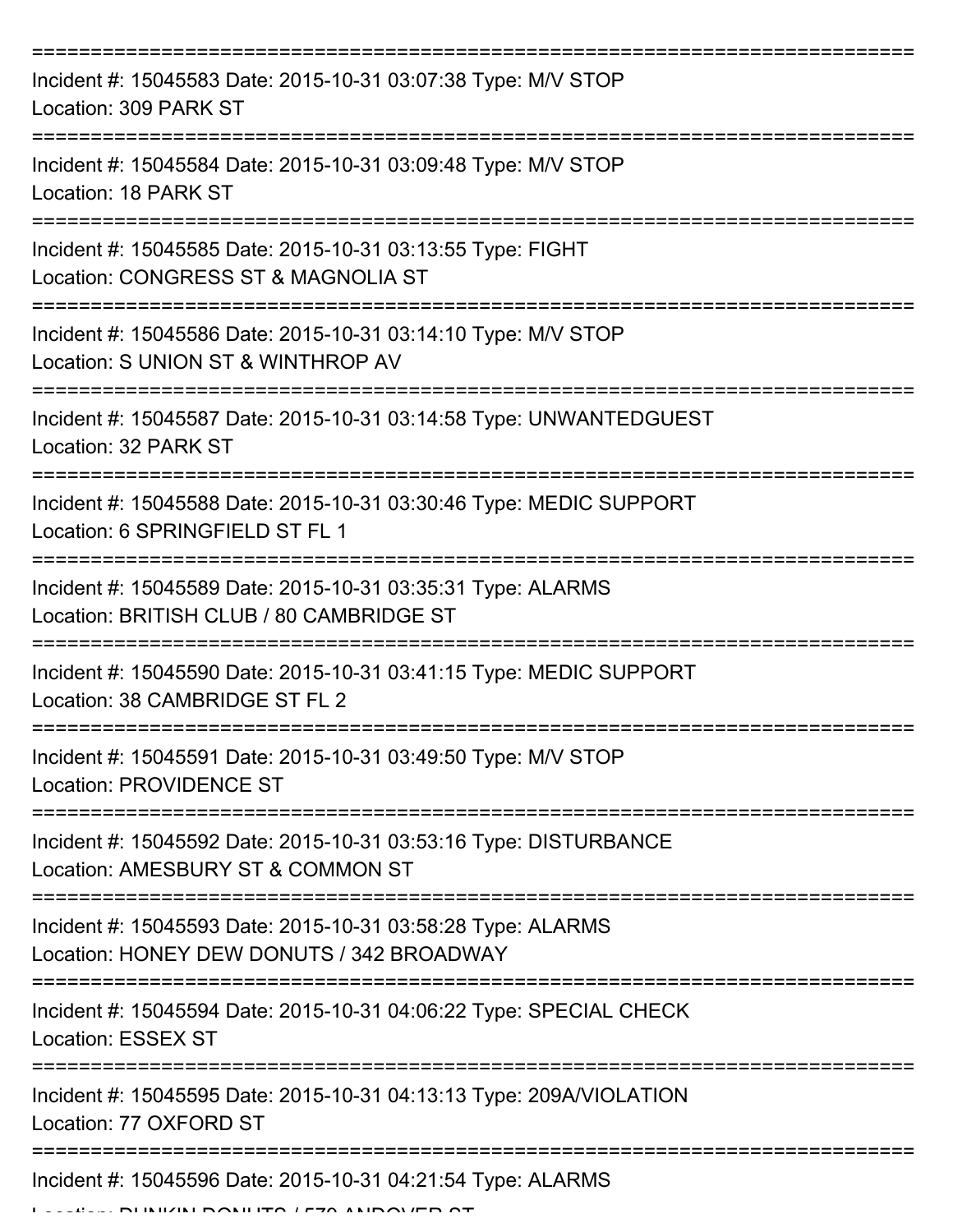| Incident #: 15045597 Date: 2015-10-31 04:30:45 Type: ALARMS<br>Location: 461 HAMPSHIRE ST                                                                  |
|------------------------------------------------------------------------------------------------------------------------------------------------------------|
| Incident #: 15045598 Date: 2015-10-31 05:21:40 Type: FIGHT<br>Location: 665 ESSEX ST                                                                       |
| ---------------<br>Incident #: 15045599 Date: 2015-10-31 05:27:15 Type: STOL/MV/PAS<br>Location: 208 S BROADWAY                                            |
| Incident #: 15045600 Date: 2015-10-31 05:51:45 Type: MEDIC SUPPORT<br>Location: 91 MARBLE AV FL 3                                                          |
| Incident #: 15045601 Date: 2015-10-31 05:58:07 Type: AUTO ACC/UNK PI<br>Location: CROSBY ST & S BROADWAY                                                   |
| Incident #: 15045602 Date: 2015-10-31 06:38:36 Type: DOMESTIC/PROG<br>Location: 71 BERKELEY ST FL 1                                                        |
| Incident #: 15045603 Date: 2015-10-31 07:03:52 Type: ALARMS<br>Location: FREDDY MINI MART / 130 FRANKLIN ST                                                |
| Incident #: 15045604 Date: 2015-10-31 07:10:58 Type: ALARMS<br>Location: ALCANTARA / 530 BROADWAY                                                          |
| Incident #: 15045605 Date: 2015-10-31 07:13:19 Type: AUTO ACC/UNK PI<br>Location: WATER ST & AMES ST                                                       |
| Incident #: 15045606 Date: 2015-10-31 07:28:58 Type: DISTURBANCE<br>Location: PARK ST & SARATOGA ST                                                        |
| Incident #: 15045607 Date: 2015-10-31 07:33:15 Type: CLOSE STREET<br>Location: MARLBORO ST & S UNION ST                                                    |
| ==========================<br>---------------------<br>Incident #: 15045608 Date: 2015-10-31 07:43:56 Type: CLOSE STREET<br>Location: AVON ST & TRINITY ST |
| Incident #: 15045609 Date: 2015-10-31 08:06:47 Type: ALARMS<br>Location: THO, THUNG / 250 CANAL ST                                                         |
| Incident #: 15045610 Date: 2015-10-31 08:07:36 Type: M/V STOP                                                                                              |

Location: COMMANN ST & HAMPSHIPE ST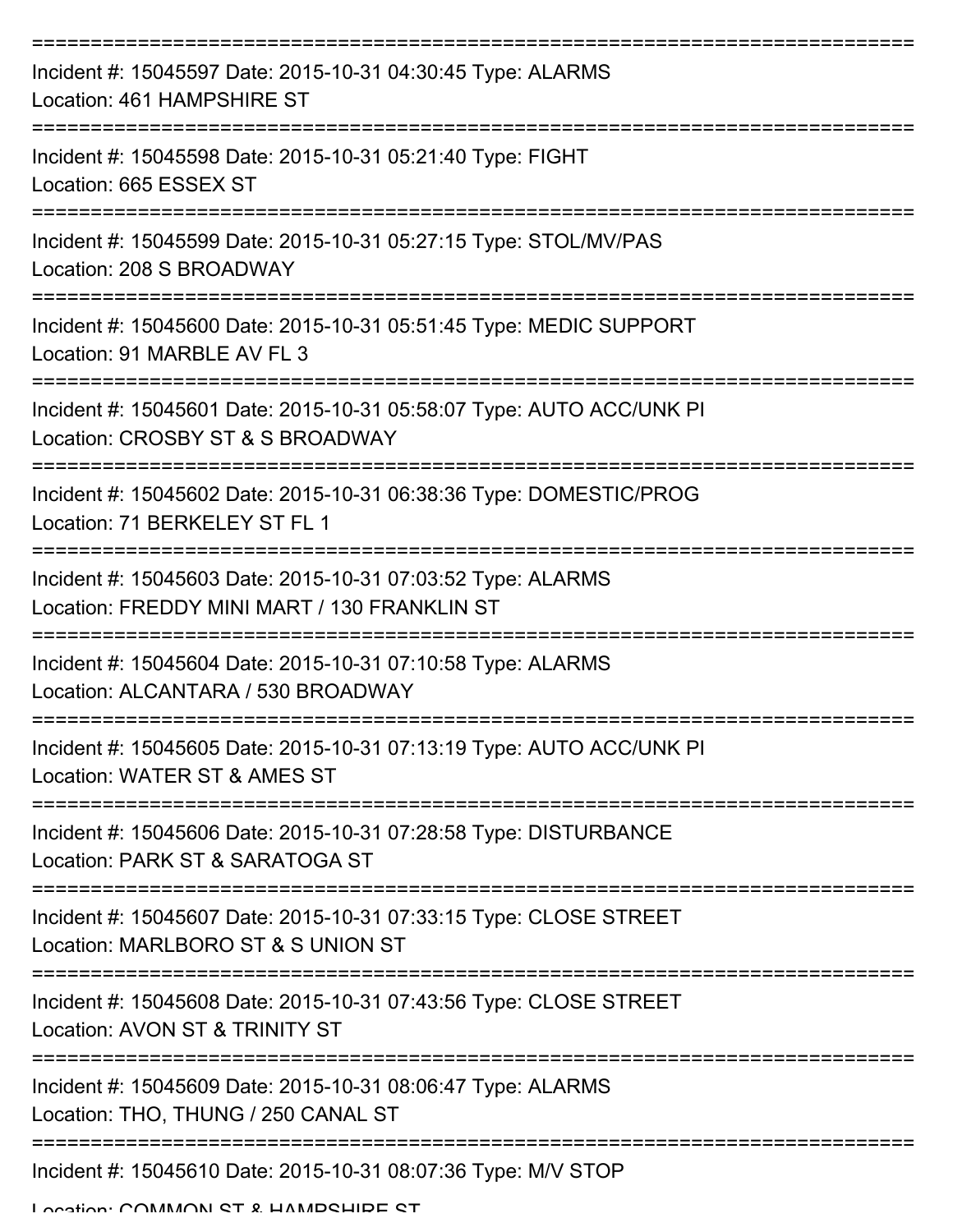| Incident #: 15045611 Date: 2015-10-31 08:13:05 Type: M/V STOP<br>Location: BENNINGTON ST & BROMFIELD ST          |
|------------------------------------------------------------------------------------------------------------------|
| Incident #: 15045612 Date: 2015-10-31 08:38:59 Type: ALARMS<br>Location: DELHGE RESIDENCE / 12 LENOX CIR         |
| Incident #: 15045613 Date: 2015-10-31 08:42:40 Type: HARASSMENT<br>Location: 113 RIVERPOINT WY                   |
| Incident #: 15045614 Date: 2015-10-31 08:51:14 Type: MEDIC SUPPORT<br>Location: 82 MAPLE ST #A                   |
| Incident #: 15045615 Date: 2015-10-31 08:59:11 Type: GENERAL SERV<br>Location: 202 EXCHANGE ST                   |
| Incident #: 15045616 Date: 2015-10-31 09:23:01 Type: ALARM/BURG<br>Location: 250 CANAL ST                        |
| Incident #: 15045617 Date: 2015-10-31 09:26:58 Type: UNWANTEDGUEST<br><b>Location: 5 MERRIMACK ST</b>            |
| Incident #: 15045618 Date: 2015-10-31 09:40:37 Type: AUTO ACC/NO PI<br>Location: S UNION ST & SPRINGFIELD ST     |
| Incident #: 15045619 Date: 2015-10-31 10:57:01 Type: MV/BLOCKING<br>Location: 511 HAMPSHIRE ST                   |
| Incident #: 15045620 Date: 2015-10-31 11:02:37 Type: KIDNAP/PAST<br>Location: 10 FALMOUTH ST                     |
| Incident #: 15045621 Date: 2015-10-31 11:21:54 Type: IDENTITY THEFT<br>Location: 83 EXCHANGE ST                  |
| Incident #: 15045622 Date: 2015-10-31 11:58:50 Type: LOST PROPERTY<br>Location: 454 ESSEX ST                     |
| Incident #: 15045623 Date: 2015-10-31 12:22:17 Type: KEEP PEACE<br>Location: 103 JACKSON ST                      |
| Incident #: 15045624 Date: 2015-10-31 12:37:16 Type: SUS PERS/MV<br>Location: COMMUNITY OPTICIANS / 410 ESSEX ST |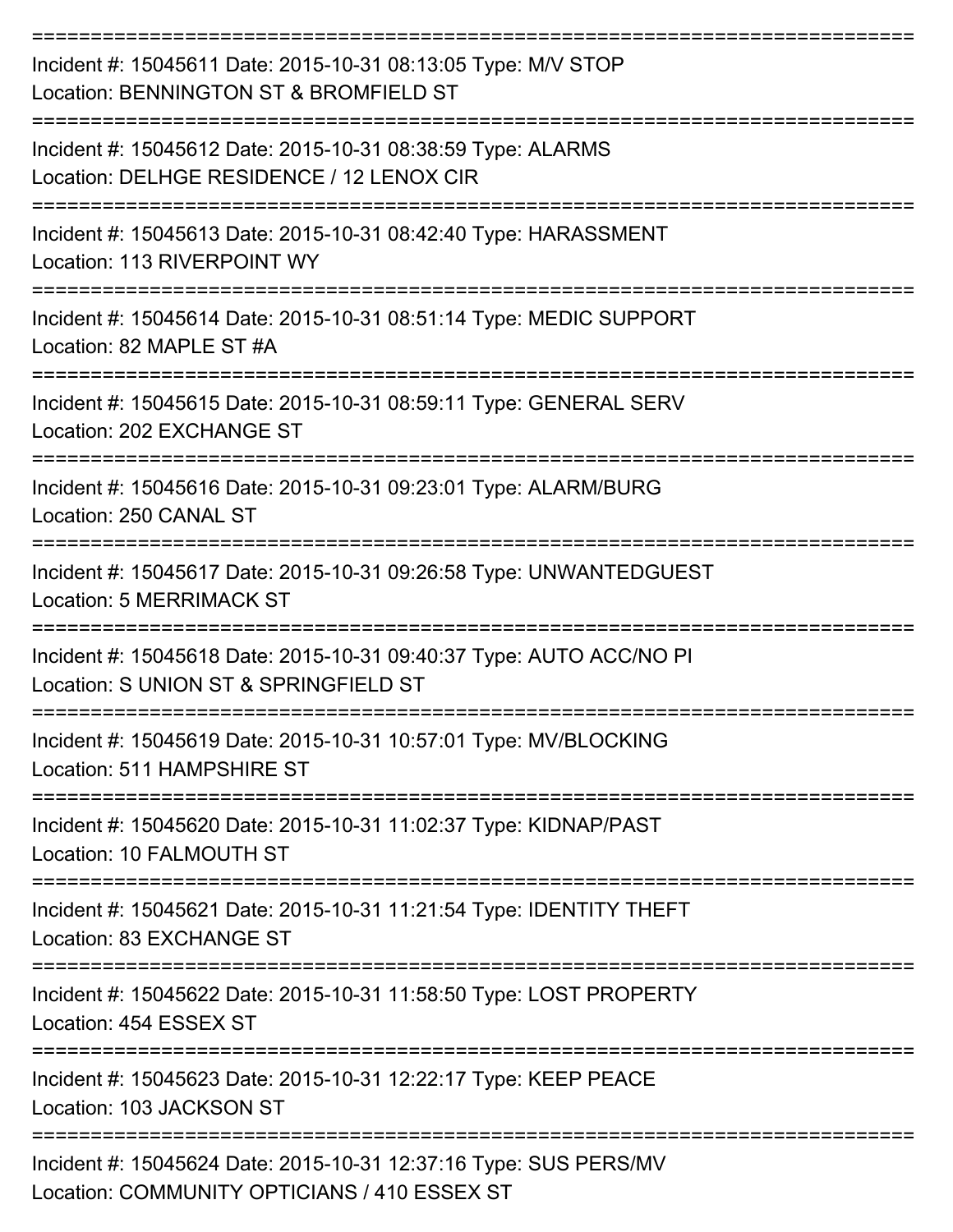| Incident #: 15045625 Date: 2015-10-31 12:52:41 Type: UNWANTEDGUEST<br>Location: 433 RIVERSIDE DR                                   |
|------------------------------------------------------------------------------------------------------------------------------------|
| :=====================<br>Incident #: 15045626 Date: 2015-10-31 13:05:06 Type: MV/BLOCKING<br>Location: 20 BLAKELIN ST             |
| Incident #: 15045627 Date: 2015-10-31 13:06:54 Type: KEEP PEACE<br>Location: 39 TRENTON ST<br>=============================        |
| Incident #: 15045628 Date: 2015-10-31 13:18:19 Type: DOMESTIC/PROG<br>Location: MCDONALDS / 599 ANDOVER ST                         |
| Incident #: 15045629 Date: 2015-10-31 13:27:48 Type: ALARMS<br>Location: 12 LENOX CIR<br>=================================         |
| Incident #: 15045630 Date: 2015-10-31 13:57:09 Type: AUTO ACC/PI<br>Location: 7 E PLATT ST                                         |
| Incident #: 15045631 Date: 2015-10-31 14:20:21 Type: DRUG VIO<br>Location: 500 S UNION ST<br>===================================== |
| Incident #: 15045632 Date: 2015-10-31 14:28:15 Type: GENERAL SERV<br>Location: 249 JACKSON ST                                      |
| Incident #: 15045633 Date: 2015-10-31 15:19:03 Type: NOISE ORD<br>Location: 86 KNOX ST FL 2                                        |
| Incident #: 15045634 Date: 2015-10-31 15:19:40 Type: NEIGHBOR PROB<br>Location: 7 W HAWLEY ST                                      |
| Incident #: 15045635 Date: 2015-10-31 15:38:12 Type: E911 HANGUP<br>Location: 124 BAILEY ST                                        |
| Incident #: 15045636 Date: 2015-10-31 15:55:50 Type: GENERAL SERV<br>Location: WALK-IN / 251 HIGH ST                               |
| Incident #: 15045637 Date: 2015-10-31 16:38:14 Type: MEDIC SUPPORT<br>Location: ST PATRICK'S PARISH / 118 S BROADWAY               |
| Incident #: 15045638 Date: 2015-10-31 16:50:08 Type: MEDIC SUPPORT<br>Location: 235 BROADWAY                                       |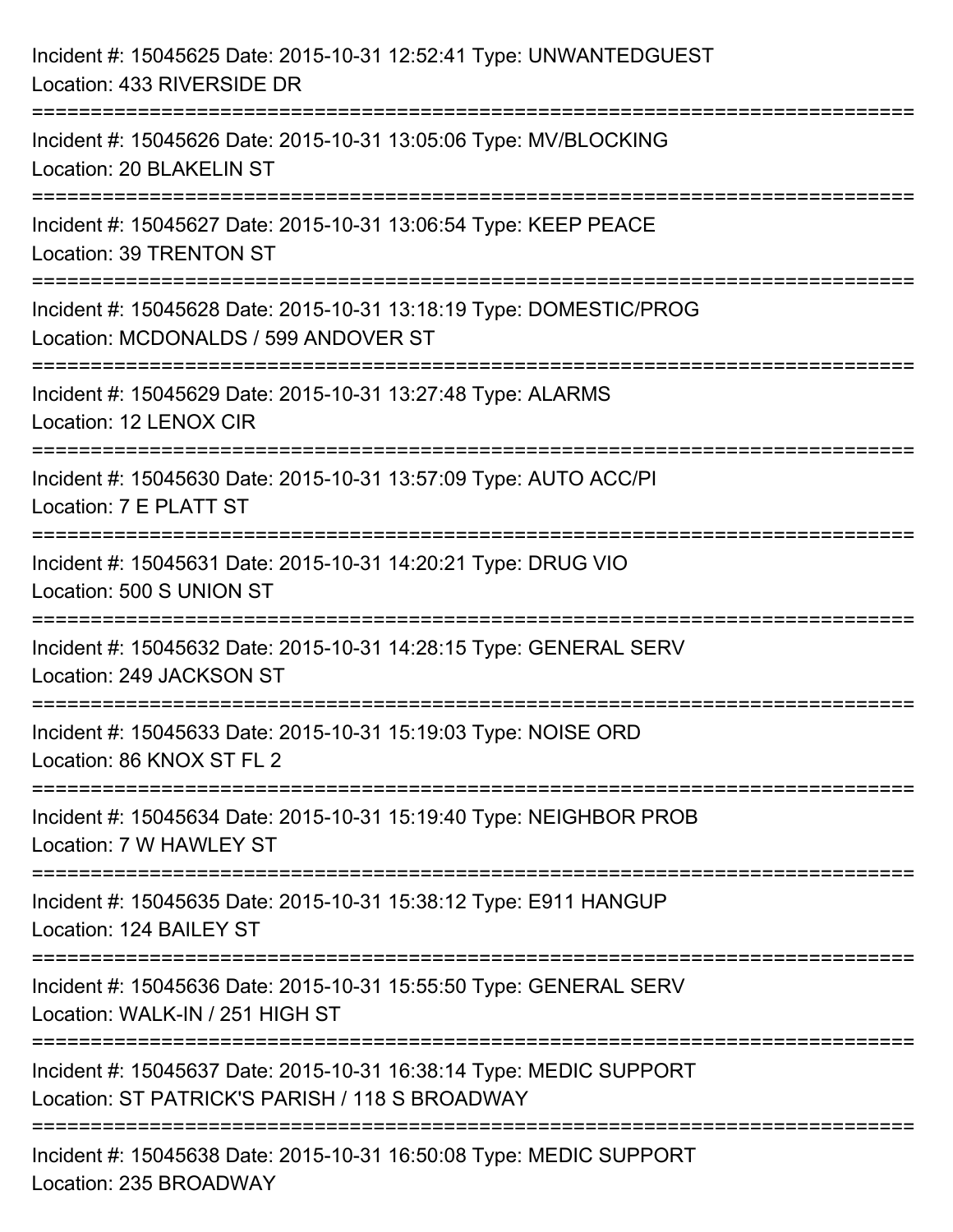| Incident #: 15045639 Date: 2015-10-31 17:47:24 Type: AUTO ACC/NO PI<br>Location: 277 WATER ST                                                 |
|-----------------------------------------------------------------------------------------------------------------------------------------------|
| Incident #: 15045640 Date: 2015-10-31 17:49:04 Type: DISORDERLY<br>Location: 193 S UNION ST                                                   |
| Incident #: 15045641 Date: 2015-10-31 17:49:54 Type: SELECTIVE ENF<br>Location: SOUTH ST & WEDGEWOOD RD                                       |
| Incident #: 15045642 Date: 2015-10-31 17:52:08 Type: NOISE ORD<br>Location: 475 RIVERSIDE DR                                                  |
| Incident #: 15045643 Date: 2015-10-31 17:52:57 Type: SELECTIVE ENF<br>Location: SOUTH ST & WEDGEWOOD RD<br>================================== |
| Incident #: 15045644 Date: 2015-10-31 17:56:03 Type: DISTURBANCE<br>Location: 70 NEWBURY ST FL 2                                              |
| Incident #: 15045645 Date: 2015-10-31 17:57:52 Type: TRESPASSING<br>Location: 35 SUMMER ST<br>:===============================                |
| Incident #: 15045646 Date: 2015-10-31 18:12:03 Type: NOTIFICATION<br>Location: 320 AMES ST                                                    |
| Incident #: 15045647 Date: 2015-10-31 18:21:22 Type: GENERAL SERV<br>Location: 55 BOWDOIN ST                                                  |
| =========================<br>Incident #: 15045648 Date: 2015-10-31 18:27:43 Type: MEDIC SUPPORT<br>Location: 166 WEST ST                      |
| Incident #: 15045649 Date: 2015-10-31 18:35:42 Type: GENERAL SERV<br>Location: 205 BROADWAY                                                   |
| Incident #: 15045651 Date: 2015-10-31 18:37:18 Type: SUS PERS/MV<br>Location: CYPRESS & PERRY                                                 |
| Incident #: 15045650 Date: 2015-10-31 18:38:46 Type: M/V STOP<br>Location: BODWELL ST & SCHOOL ST                                             |
| Incident #: 15045652 Date: 2015-10-31 18:41:54 Type: DRUG OVERDOSE<br>Location: 64 MANCHESTER ST                                              |

===========================================================================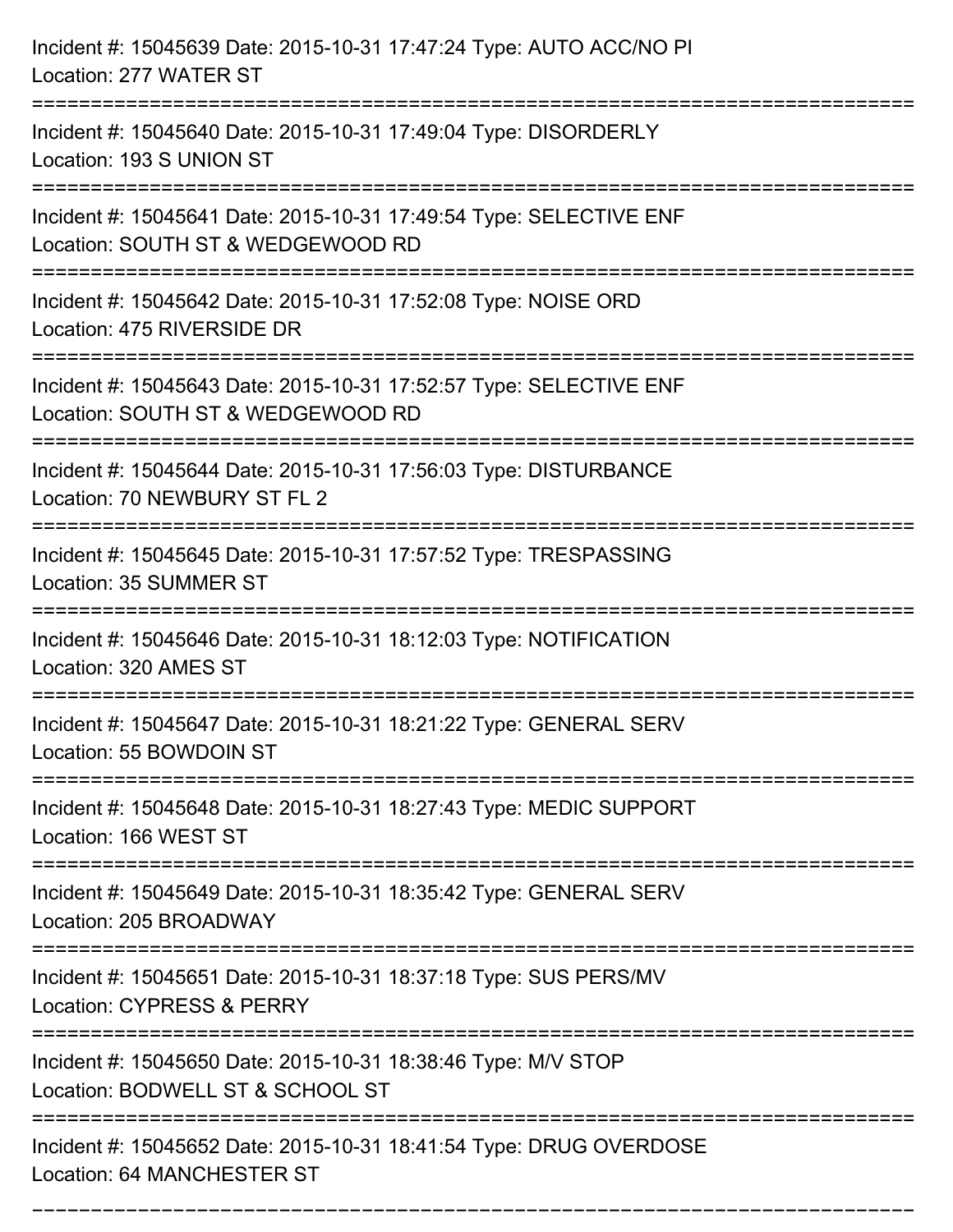| Incident #: 15045653 Date: 2015-10-31 18:48:30 Type: DISTURBANCE<br>Location: BARNARD RD & MT VERNON ST                            |
|------------------------------------------------------------------------------------------------------------------------------------|
| Incident #: 15045654 Date: 2015-10-31 18:50:13 Type: MEDIC SUPPORT<br>Location: 37 MILTON ST                                       |
| Incident #: 15045655 Date: 2015-10-31 19:13:47 Type: DISTURBANCE<br>Location: 18 AMHERST ST<br>.----------------------------       |
| Incident #: 15045656 Date: 2015-10-31 19:23:49 Type: DK (DRUNK)<br>Location: 84 WILLOW ST                                          |
| Incident #: 15045657 Date: 2015-10-31 19:29:53 Type: ROBBERY PAST<br>Location: LOWELL ST & WARREN ST                               |
| Incident #: 15045658 Date: 2015-10-31 19:35:50 Type: HIT & RUN M/V<br>Location: LAWRENCE ST & PARK ST                              |
| Incident #: 15045659 Date: 2015-10-31 19:37:50 Type: TRESPASSING<br>Location: GEISLER STATE POOL / 50 HIGH ST<br>================= |
| Incident #: 15045660 Date: 2015-10-31 19:42:09 Type: NOISE ORD<br>Location: 169 HAVERHILL ST #8                                    |
| Incident #: 15045661 Date: 2015-10-31 19:49:41 Type: M/V STOP<br>Location: 90 WINTHROP AV                                          |
| Incident #: 15045662 Date: 2015-10-31 19:50:36 Type: ROBBERY PAST<br>Location: 53 WARREN ST                                        |
| Incident #: 15045663 Date: 2015-10-31 19:51:30 Type: DISTURBANCE<br>Location: TACO BELL / 79 WINTHROP AV                           |
| Incident #: 15045664 Date: 2015-10-31 19:54:31 Type: ALARM/BURG<br>Location: SALVATION ARMY / 250 HAVERHILL ST                     |
| Incident #: 15045665 Date: 2015-10-31 19:58:14 Type: A&B PAST<br>Location: AMESBURY ST & COMMON ST                                 |
| Incident #: 15045667 Date: 2015-10-31 20:03:36 Type: MV/BLOCKING<br>Location: 26 POPLAR ST                                         |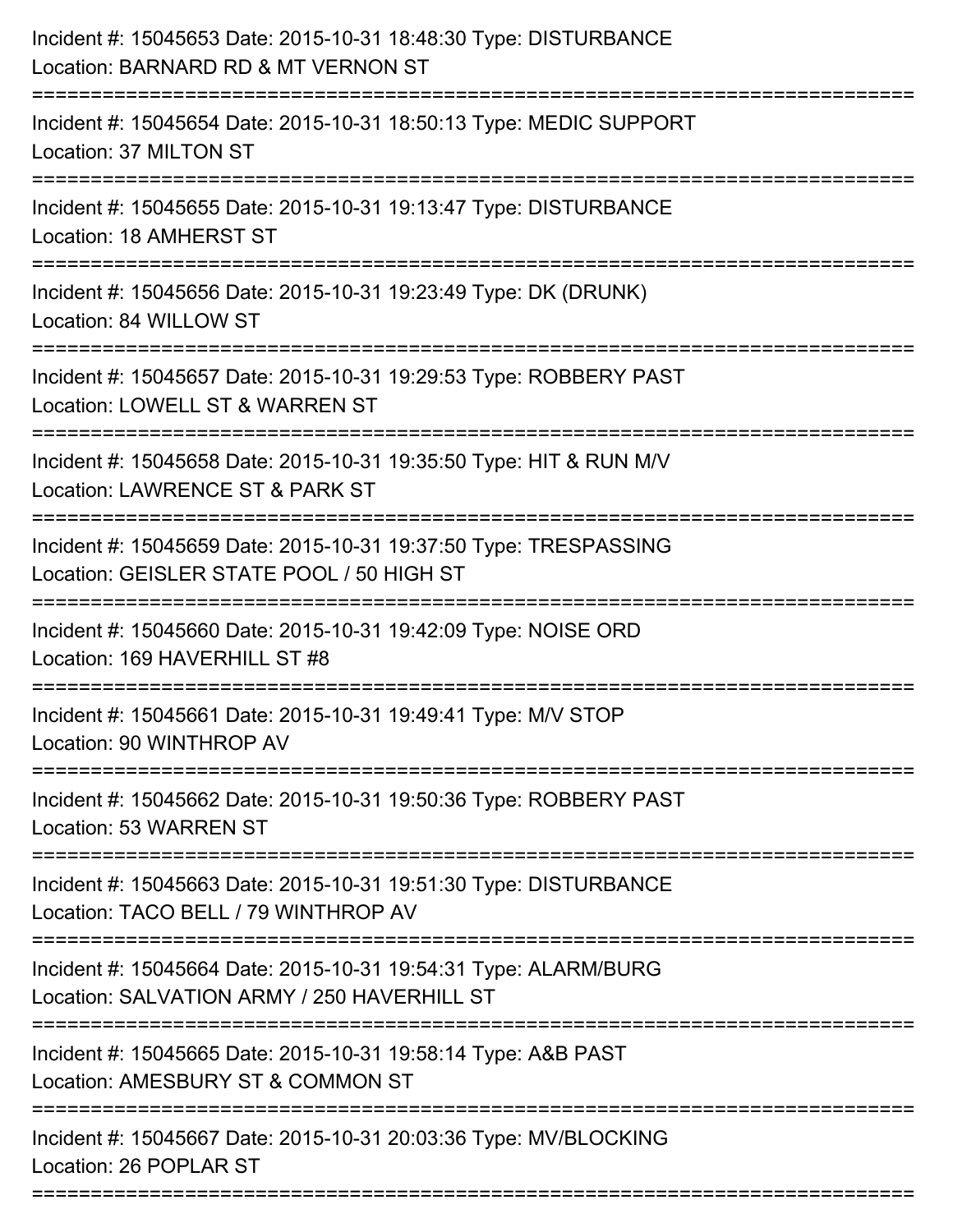Location: BROADWAY & LOWELL ST =========================================================================== Incident #: 15045669 Date: 2015-10-31 20:07:45 Type: UNWANTEDGUEST Location: 48 UNION ST FL 2 =========================================================================== Incident #: 15045668 Date: 2015-10-31 20:08:01 Type: M/V STOP Location: ESSEX ST & NEWBURY ST =========================================================================== Incident #: 15045671 Date: 2015-10-31 20:09:01 Type: MAN DOWN Location: 205 BROADWAY =========================================================================== Incident #: 15045670 Date: 2015-10-31 20:09:18 Type: M/V STOP Location: 50 BROADWAY =========================================================================== Incident #: 15045672 Date: 2015-10-31 20:28:18 Type: MEDIC SUPPORT Location: 413 HAMPSHIRE ST =========================================================================== Incident #: 15045673 Date: 2015-10-31 20:38:14 Type: MEDIC SUPPORT Location: 143 UNION ST =========================================================================== Incident #: 15045674 Date: 2015-10-31 20:52:33 Type: M/V STOP Location: S BROADWAY & SHATTUCK ST =========================================================================== Incident #: 15045675 Date: 2015-10-31 20:54:47 Type: MEDIC SUPPORT Location: 454 LOWELL ST FL 1 =========================================================================== Incident #: 15045676 Date: 2015-10-31 21:02:02 Type: M/V STOP Location: SOUTH ST & WEDGEWOOD RD =========================================================================== Incident #: 15045677 Date: 2015-10-31 21:02:40 Type: M/V STOP Location: SOUTH ST & WEDGEWOOD RD =========================================================================== Incident #: 15045678 Date: 2015-10-31 21:03:06 Type: M/V STOP Location: SOUTH ST & WEDGEWOOD RD =========================================================================== Incident #: 15045679 Date: 2015-10-31 21:03:37 Type: M/V STOP Location: SOUTH ST & WEDGEWOOD RD =========================================================================== Incident #: 15045680 Date: 2015-10-31 21:03:54 Type: MEDIC SUPPORT Location: 32 JEFFERSON ST ===========================================================================

Incident #: 15045681 Date: 2015 10 31 21:04:04 Type: M/V STOP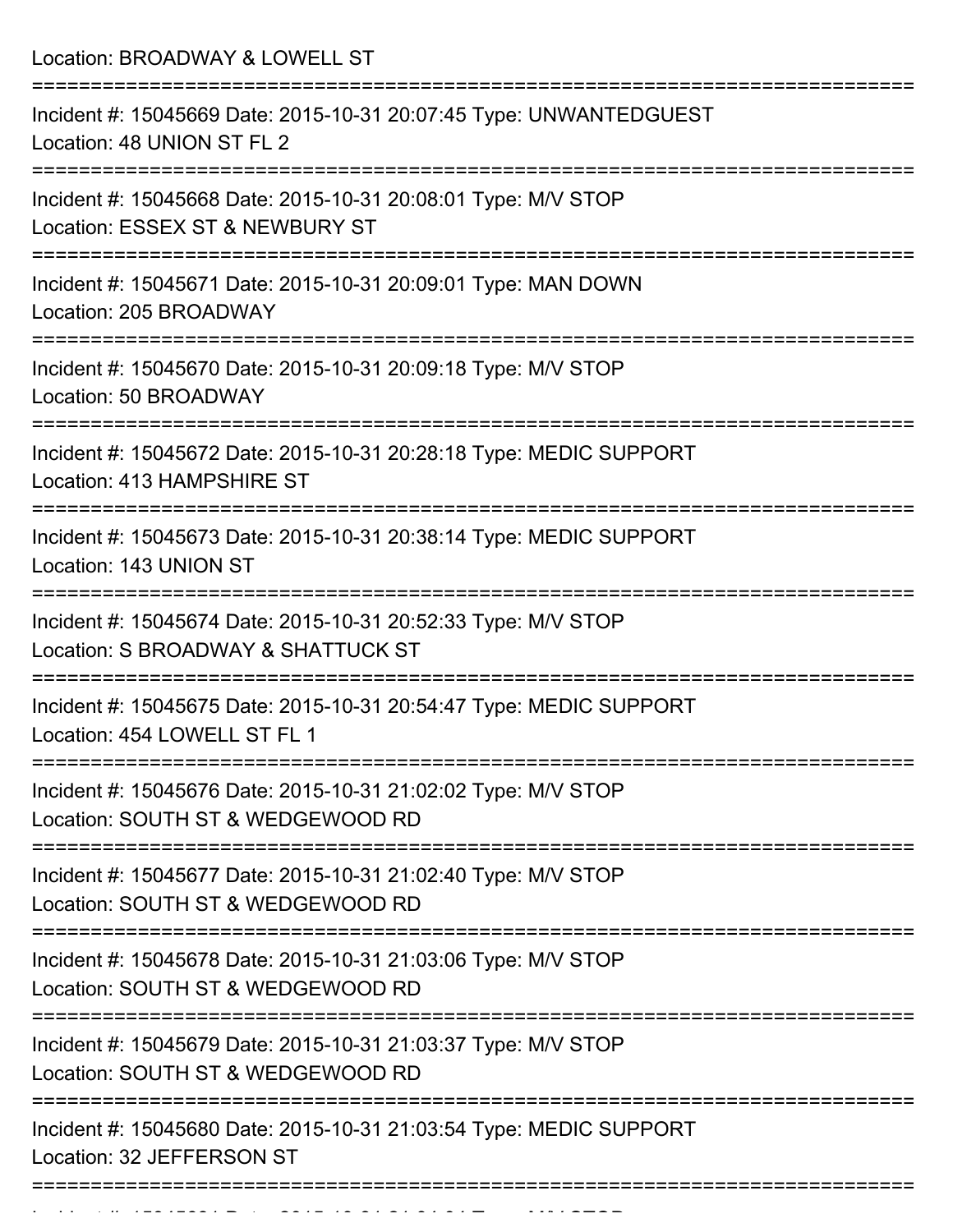Location: SOUTH ST & WEDGEWOOD RD

| Incident #: 15045682 Date: 2015-10-31 21:04:38 Type: M/V STOP<br>Location: SOUTH ST & WEDGEWOOD RD<br>:============     |
|-------------------------------------------------------------------------------------------------------------------------|
| Incident #: 15045683 Date: 2015-10-31 21:05:13 Type: M/V STOP<br>Location: SOUTH ST & WEDGEWOOD RD<br>----------------- |
| Incident #: 15045684 Date: 2015-10-31 21:05:43 Type: M/V STOP<br>Location: SOUTH ST & WEDGEWOOD RD                      |
| Incident #: 15045685 Date: 2015-10-31 21:06:48 Type: DOMESTIC/PROG<br>Location: 143 UNION ST #BASEMENT                  |
| Incident #: 15045686 Date: 2015-10-31 21:11:56 Type: DISORDERLY<br><b>Location: MELVIN ST</b>                           |
| Incident #: 15045687 Date: 2015-10-31 21:14:38 Type: DISTURBANCE<br>Location: 75 SHAWSHEEN RD                           |
| Incident #: 15045688 Date: 2015-10-31 21:17:05 Type: MV/BLOCKING<br>Location: CAMBRIDGE ST & WINTHROP AV                |
| Incident #: 15045689 Date: 2015-10-31 21:39:57 Type: STOL/MV/PAS<br>Location: 25 AMHERST ST                             |
| Incident #: 15045690 Date: 2015-10-31 21:54:33 Type: M/V STOP<br>Location: BROADWAY & LOWELL ST                         |
| Incident #: 15045691 Date: 2015-10-31 22:05:51 Type: HIT & RUN M/V<br>Location: 99 BROOKFIELD ST                        |
| Incident #: 15045692 Date: 2015-10-31 22:08:52 Type: MEDIC SUPPORT<br>Location: 303 MERRIMACK ST                        |
| Incident #: 15045693 Date: 2015-10-31 22:17:08 Type: FIGHT<br>Location: 102 SUNSET AV                                   |
| Incident #: 15045695 Date: 2015-10-31 22:21:50 Type: THREATS<br>Location: 55 BOWDOIN ST                                 |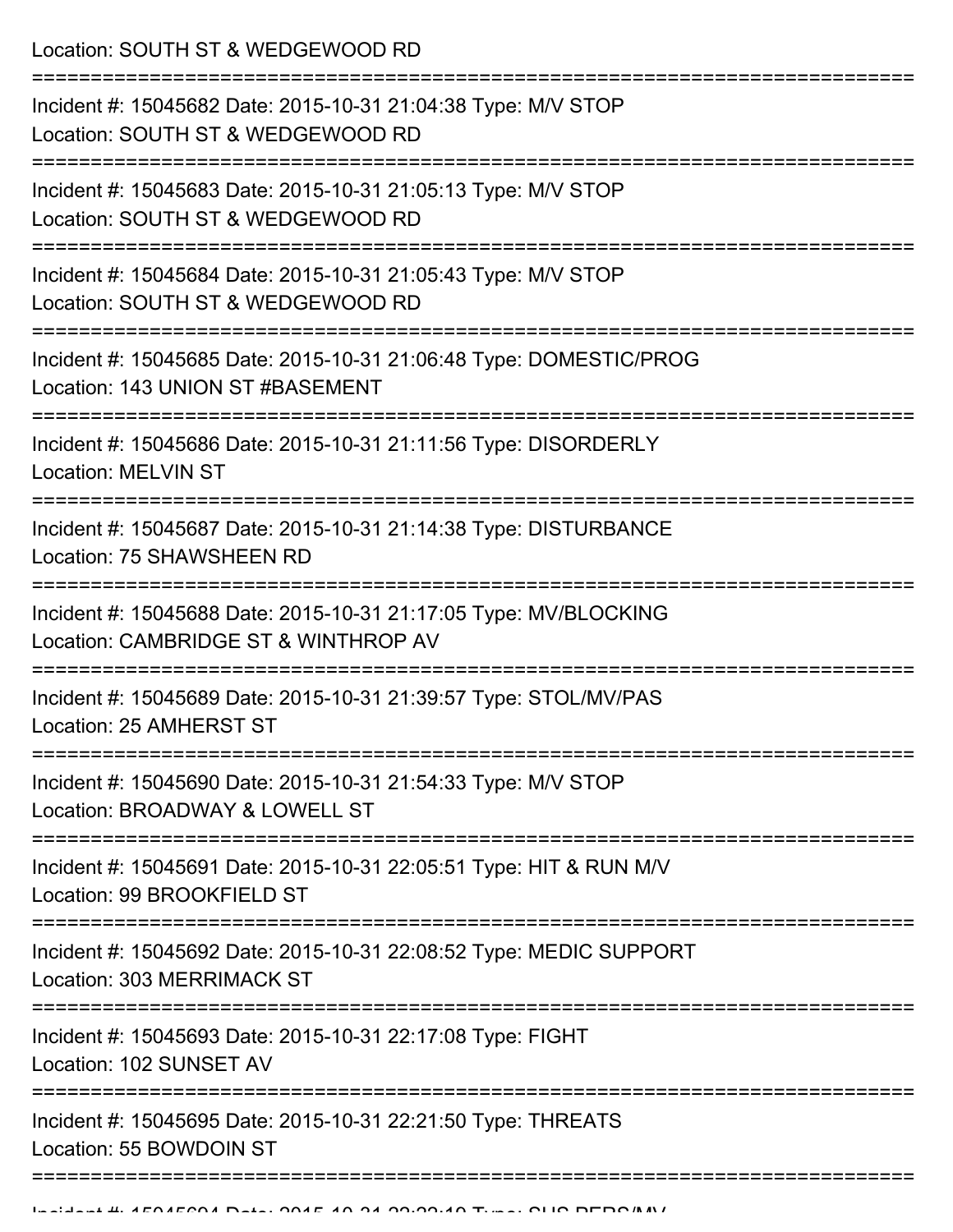## Location: 2 HAMLET ST

| Incident #: 15045696 Date: 2015-10-31 22:24:16 Type: M/V STOP<br>Location: MERRIMACK ST & S UNION ST               |
|--------------------------------------------------------------------------------------------------------------------|
| Incident #: 15045697 Date: 2015-10-31 22:25:23 Type: M/V STOP<br>Location: GROTON ST & S BROADWAY                  |
| Incident #: 15045698 Date: 2015-10-31 22:29:53 Type: M/V STOP<br>Location: ALDER ST & JUNIPER ST                   |
| Incident #: 15045699 Date: 2015-10-31 22:30:36 Type: M/V STOP<br>Location: 330 HAVERHILL ST                        |
| Incident #: 15045700 Date: 2015-10-31 22:32:24 Type: STOL/MV/PAS<br>Location: 25 AMHERST ST                        |
| Incident #: 15045702 Date: 2015-10-31 22:34:03 Type: MEDIC SUPPORT<br>Location: 15 GARFIELD ST #REAR               |
| Incident #: 15045701 Date: 2015-10-31 22:35:16 Type: M/V STOP<br>Location: FAIRMONT ST & HOLLY ST                  |
| Incident #: 15045703 Date: 2015-10-31 22:40:26 Type: M/V STOP<br>Location: BROADWAY & MANCHESTER ST                |
| Incident #: 15045704 Date: 2015-10-31 22:44:29 Type: RECOV/STOL/MV<br>Location: HAFFNERS CAR WASH / 330 S BROADWAY |
| Incident #: 15045706 Date: 2015-10-31 22:48:59 Type: DOMESTIC/PROG<br>Location: 430 ESSEX ST FL 1                  |
| Incident #: 15045705 Date: 2015-10-31 22:49:57 Type: M/V STOP<br>Location: BROADWAY & CEDAR ST                     |
| Incident #: 15045707 Date: 2015-10-31 23:06:37 Type: ALARM/BURG<br>Location: OLD HIGH SCHOOL / 233 HAVERHILL ST    |
| Incident #: 15045708 Date: 2015-10-31 23:09:28 Type: M/V STOP<br>Location: BROADWAY & CROSS ST                     |
|                                                                                                                    |

Incident #: 15045710 Date: 2015-10-31 23:10:03 Type: MEDIC SUPPORT